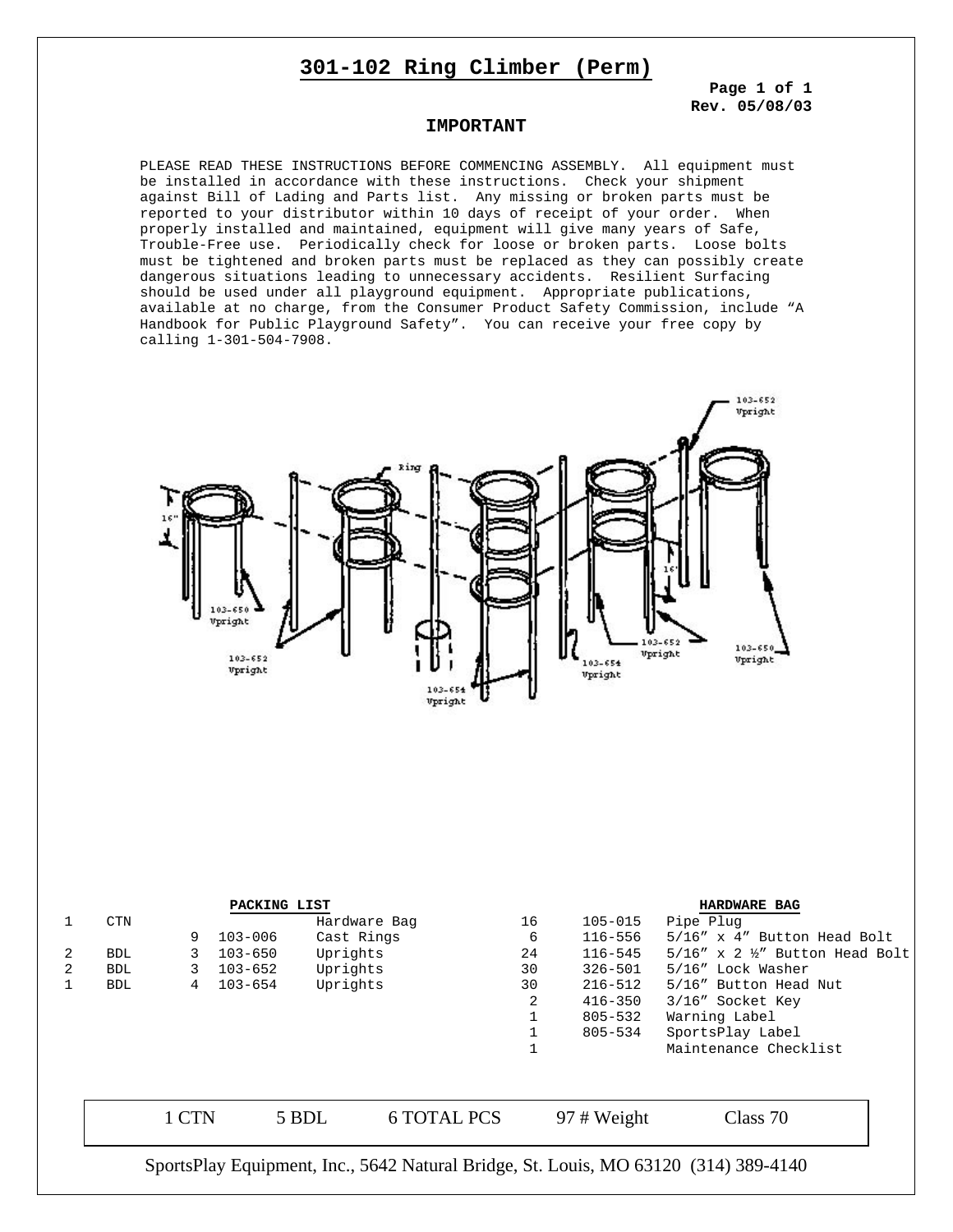# **301-102 Ring Climber (Perm)**

**Page 2 of 2 Rev. 05/08/03**

#### **GENERAL USE/FALL ZONE & FOOTING RECOMMENDATIONS**

Stationary & Portable equipment – Use/Fall zones should extend a minimum of 6 feet in all directions from the perimeter of the equipment ground space.

Surfacing Material. For some equipment – Use/Fall zones can overlap. See Consumer Product Safety Commission Guidelines. Diameter and depth of footings illustrated are satisfactory in most applications for pipe sizes up to 2 3/8" diameter. Varying soil & climatic conditions may require deeper and heavier footings in some areas. Check local building codes.

DETAIL-Permanent Installation DETAIL-Permanent Installation Angled: Upright:





IF RESILIENT SURFACING IS TO BE LESS THAN 12", THEN ADDITIONAL PIPE SHOULD BE PUT IN CONCRETE TO MAINTAIN PROPER FINISH GRADE FOR EQUIPMENT.

#### **USE AREA AND FOOTING LAYOUT:**



SportsPlay Equipment, Inc., 5642 Natural Bridge, St. Louis, MO 63120 (314) 389-4140